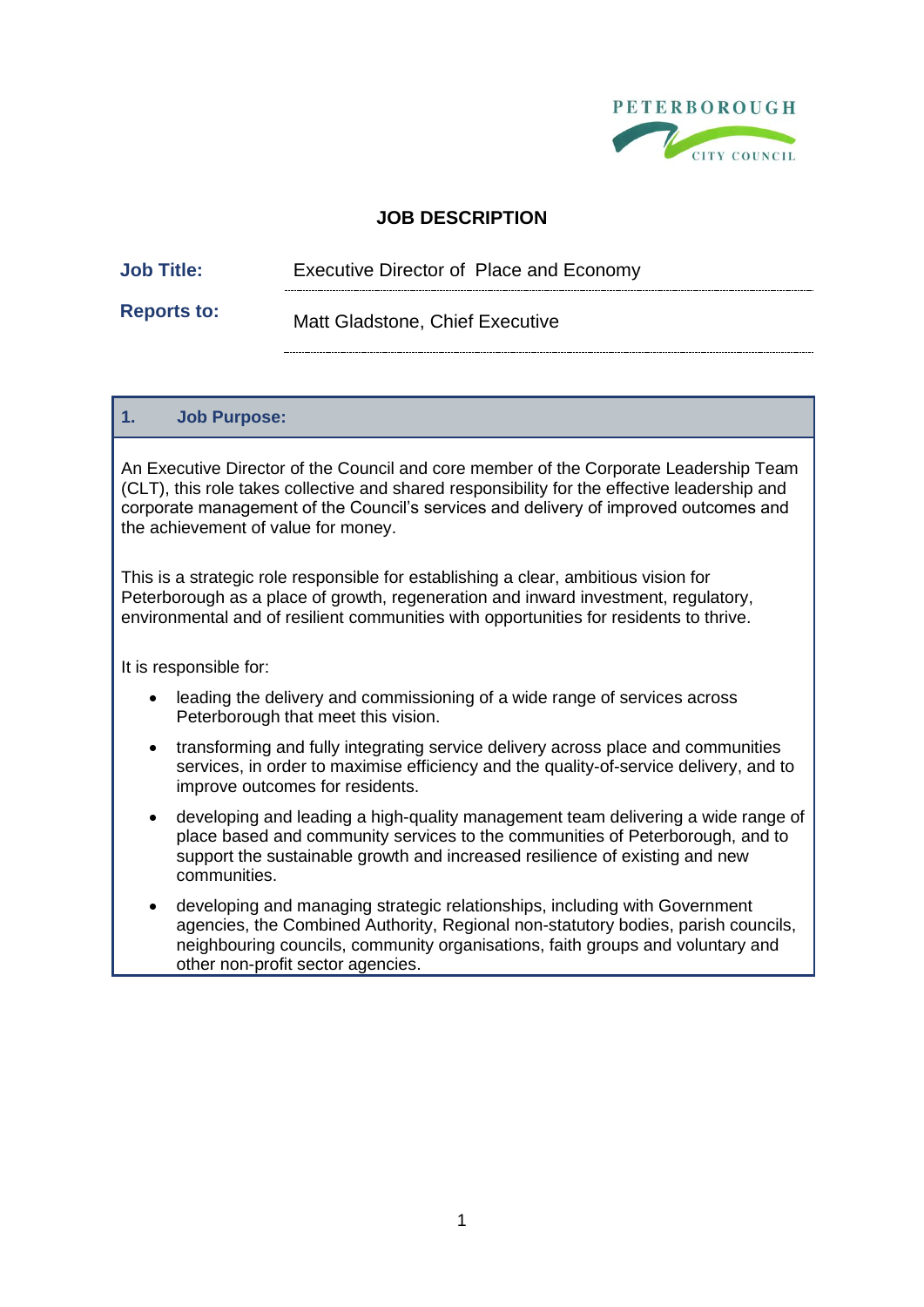

The role is a Tier 2 post reporting directly to the Chief Executive and the post holder is a full member of the Corporate Leadership Team.

The role has several distinct areas of operation, each headed up by Service Directors, Assistant Directors and Heads of Service.

From the structure chart it can be seen which sit within the remit of the Executive Director of Place, Economy and Communities.

## **3. Leadership & Collaboration:**

Provide clear, compelling and inspiring leadership to the Council contributing to the delivery of the Council's Purpose, Strategic Priorities, communicating a clear vision and purpose to positively engage others, internally and externally.

Ensure a leading contribution to the development and delivery of the Council's Corporate Strategy, Medium Term Financial Strategy and Workforce Plan. Actively understand the challenges faced by colleagues across the organisation to be able to effectively support all CLT colleagues to deliver their objectives as well as those of the whole council.

Create a high-performance culture by providing strong and motivational leadership to drive continuous improvement, efficiency savings and higher levels of satisfaction for residents of the County. Actively promote the council's priorities and ways of working and the Council's values and behaviours to ensure they are delivered throughout the organisation.

Personally role model and take responsibility for ensuring an effective approach to corporate parenting and safeguarding of vulnerable people is embedded in areas of responsibility.

Develop and implement effective communication and engagement arrangements with service users, stakeholders, communities and partnership agencies to facilitate effective relationships that drive improvements in service delivery.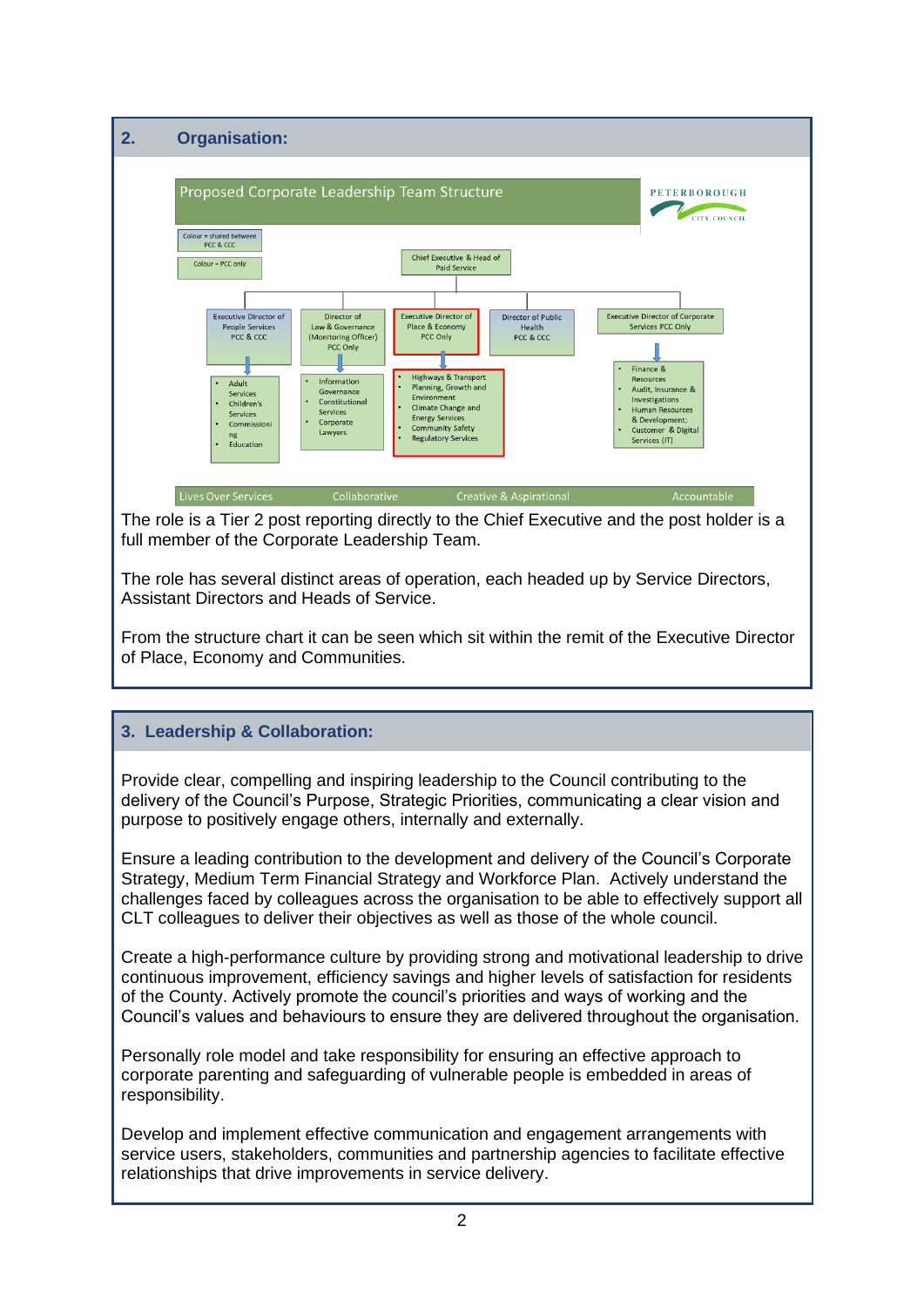Lead the development and maintenance of strong and strategic relationships with key external stakeholders in the public, private and community and voluntary sectors, to optimise opportunities for delivering services in partnership wherever this would generate improved outcomes, effectiveness, or efficiency.

Ensure that the Council is able to specifically influence, work with and achieve collaborative benefits and investments, in partnership with the Cambridgeshire and Peterborough Combined Authority, NHS Cambridgeshire and Peterborough Integrated Care System and the Greater Cambridge Partnership and District and City Councils.

As a Senior Responsible Officer (SRO) or Sponsor of major programmes and projects of change and delivery, ensuring effective programme and project management approaches are applied, ensuring delivery to time, budget and plan, managing risks and issues dynamically and ensuring benefits planned are realised.

To perform the role of 'on-call' Executive Director as part of the rota for local resilience and business continuity arrangements.

As a member of CLT, at times, you should expect to deputise for the Chief Executive.

#### **4. Governance:**

Fully understand and uphold the Constitution, Scheme of Financial Delegation and Contract Procedure Rules of the Council and ensure that they are followed throughout the directorate as well as that effective strategy, policy and resource considerations are at the heart of decision making so that services are delivered as efficiently and effectively as possible.

Support the democratic process, providing advice to elected members on the appropriate response to local, regional, national and international matters as well as the internal business of the Council.

Champion and lead risk effective management of risk and the active response to audit findings in relation to service delivery and be jointly accountable with others in CLT for the corporate risk register and corporate risk framework of the Council.

Ensures the Council fulfils its duties in relation to standards, complaints and scrutiny, to maintains an open culture of transparency, accountability and ownership, taking responsibility for mistakes, putting them right and learning lessons for future improvement.

Act to protect and improve the overall reputation of the Council, representing the Council at appropriate local, regional and national forums and in the media, as required.

To promote, preserve and protect the health, safety and wellbeing of councillors, employees, service users, contractors and partners in the provision of Council services, ensuring that the provisions of all relevant legislation are achieved, such as the Health and Safety at Work Act 1974.

#### **5. Innovation:**

Champion innovation by being open minded to new and radical ways to deliver services, actively seeking out good practice from others to learn from to develop our own service design and delivery.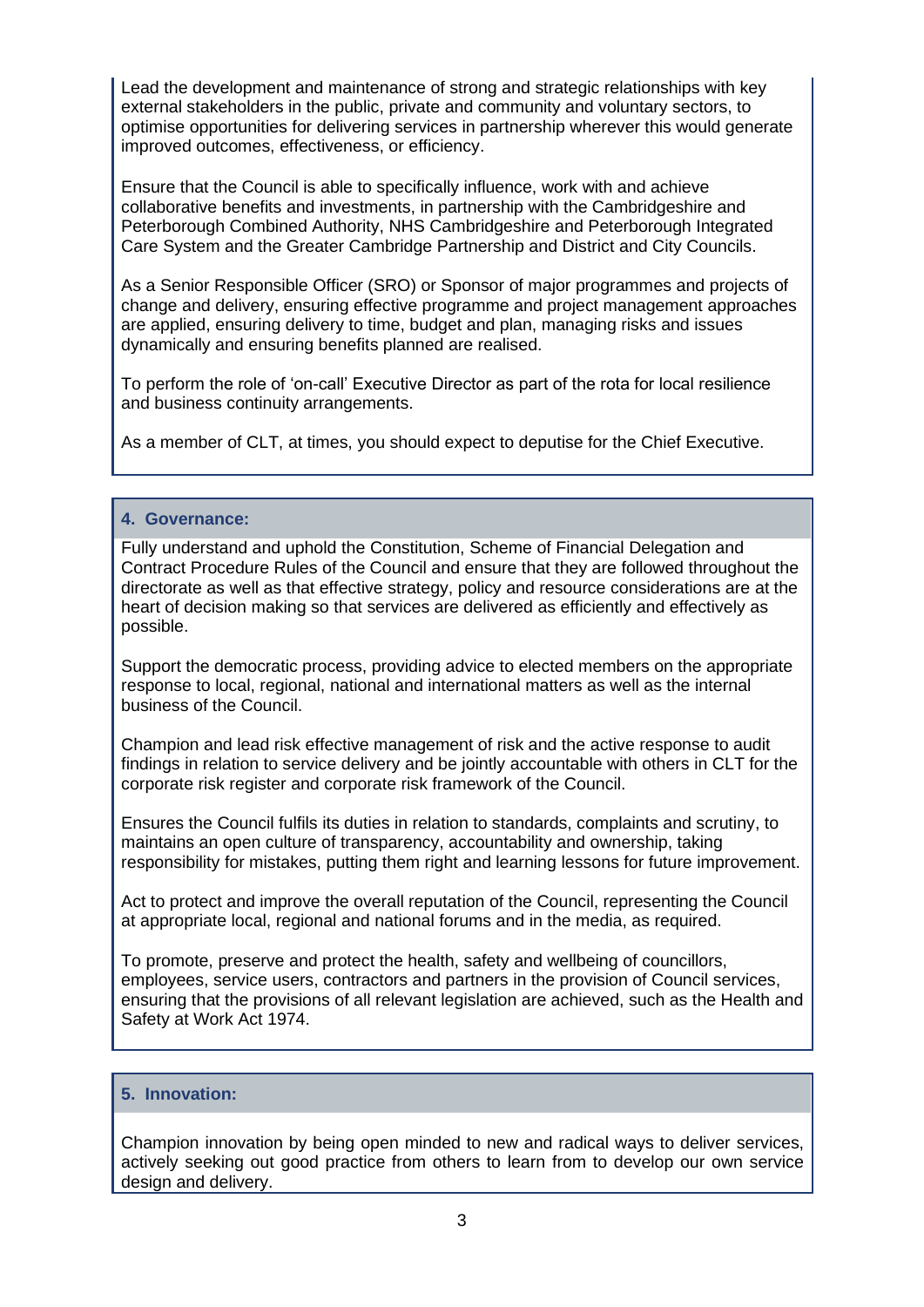Promote a culture of continuous improvement by encouraging colleagues to share ideas, take appropriate risks, and recognising innovation.

Champion and embed a performance and quality assurance culture that delivers results through rigorous open challenge, personal accountability and continuous improvement.

#### **6. Equality, Diversity & Inclusion:**

Promote an organisational culture that is positive, safe, respectful and compassionate, as well as open to change and feedback enabling everyone to feel empowered and valued.

Act at all times in ways that create an inclusive environment where people can thrive and be empowered to do their best. Role model good behaviour and practice and proactively seek ways to ensure staff feel valued and develop a sense of belonging.

Demonstrate awareness of the diverse needs of our residents to inform the decisions made about the services we deliver and ensuring a robust approach to equality impact assessments and their application to employment, service delivery and policy development.

#### **7. Finance:**

• The postholder is responsible for £50.14m gross expenditure plus £22.7m NET and a capital expenditure of £45m.

The postholder will:

- Continually review and reshape service delivery to achieve financial efficiencies and maximise opportunities for income generation, whilst maintaining the highest standards of service delivery
- Commission and performance manage commercial clients, providers and partners to maximise income and minimise service delivery cost to the Council.

#### **8. Staffing:**

The teams fluctuate, and some posts are filled on a temporary basis.

This post has 5 direct reports and has a broad customer base across the public, private and third sectors. The post holder has responsibility for approximately 283 FTE.

#### **9. Principal Areas of Accountability:**

• Ensure that the Directorate and its partner commissioned services have clear strategic direction with coherence between functions and responsibilities, established through service and organisational plans and within the resources allocated with the aim of achieving business objectives, enabling transformation and delivering performance improvements.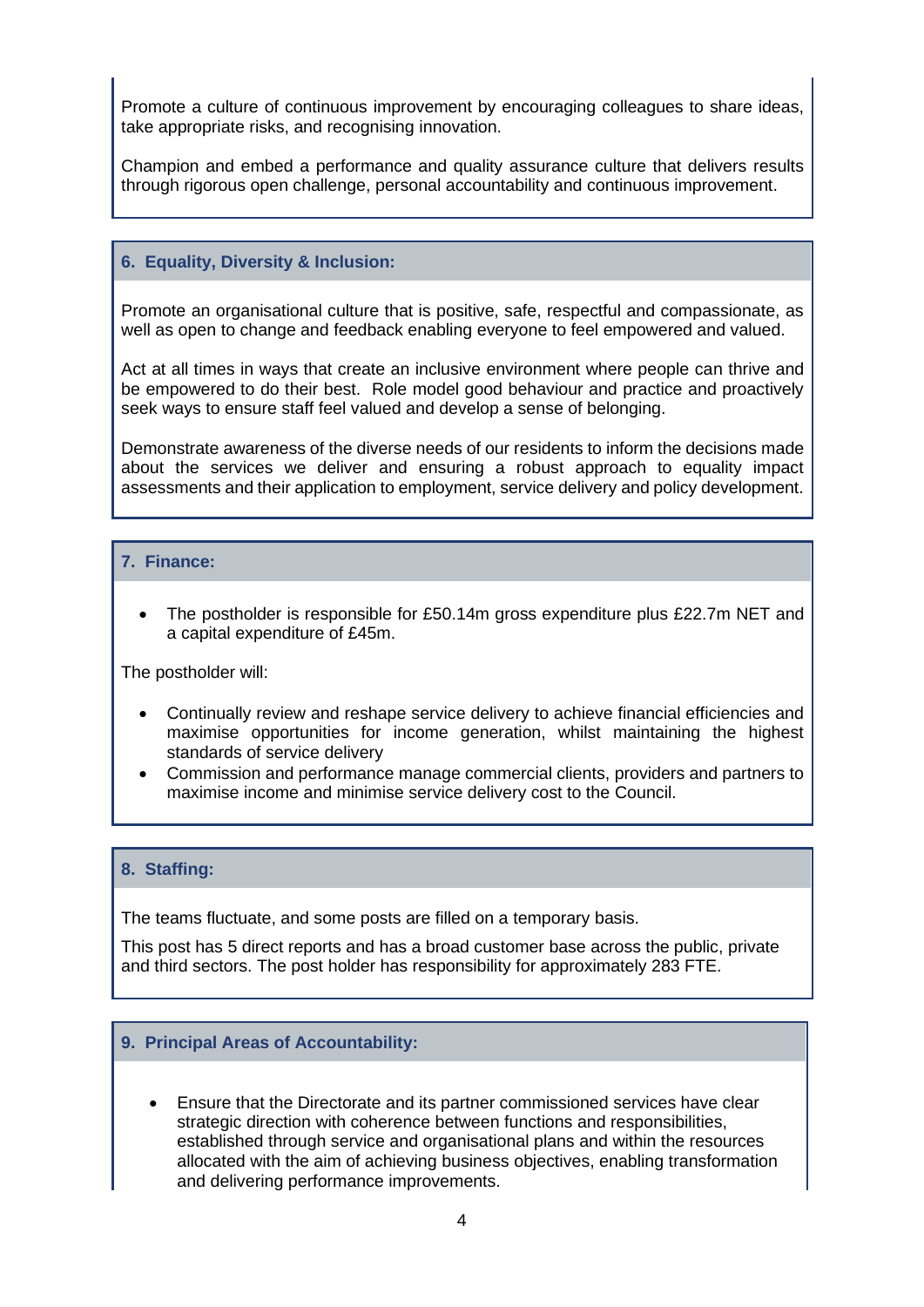- Act as the strategic and statutory lead on all directorate issues, including the statutory roles of Local Planning, Highway and Waste Authority, commissioning and delivering innovative and high-quality services.
- Act as principal policy advisor on planning, housing, transport, economic growth, environment strategy, community safety, regulatory functions and community development, providing clear and objective advice to Members on matters of policy including the development / implementation of appropriate strategies to meet the Councils' statutory obligations.
- Ensure that policies and service delivery reflect the very different economic geographies and evidenced needs of communities across Peterborough.
- Take strategic responsibility and provide leadership for the delivery of economic growth across Peterborough, working closely with the Combined Authority, ensuring that policy, operational and commissioned service delivery maximises development and investment opportunities.
- Ensure that all the Council's statutory obligations relating to regulatory and environmental services, including climate change, are met.
- Maintain strategic oversight and leadership of highway, home to school and passenger transport services and ensure high standards of performance are met across these services and contracts.
- Take strategic responsibility and provide leadership for the council's climate change programme, championing the significance of this work in order to ensure an ambitious whole-council approach is developed and taken to achieving agreed targets.
- Maximise income from Section 106 agreements, Community Infrastructure Levy and external grants to deliver new infrastructure.
- Develop and foster relationships with Government, professional bodies and other organisations to represent and promote the Council's interests, influencing national and international policy.
- To actively engage in partnership working at regional, national and international level to raise Peterborough's profile and draw down funding.
- Further develop highly effective, meaningful, productive and mutually beneficial collaborations with organisations with a stake in Peterborough from across the public, business and civil society sectors, initiating and leading those arrangements where necessary.
- Lead the integration and continuous improvement of services across the Place Economic and Communities services landscape.
- Provide inspirational leadership to a diverse, multidisciplinary workforce, driving customer focused service delivery, embedding a culture of change, continuous improvement, common professional standards and excellent people engagement and management, and ensuring that the Council meets its statutory obligations in relation to all aspects of equalities legislation.
- Lead the development of community resilience and participation frameworks to ensure that needs and challenges are identified early and to enable appropriate services to be provided.
- Lead relevant partnerships and boards that ensure effective collaboration and delivery, that maximise opportunities for cross-agency collaboration and problemsolving, and that inform and respond to commissioning requirements and decisions.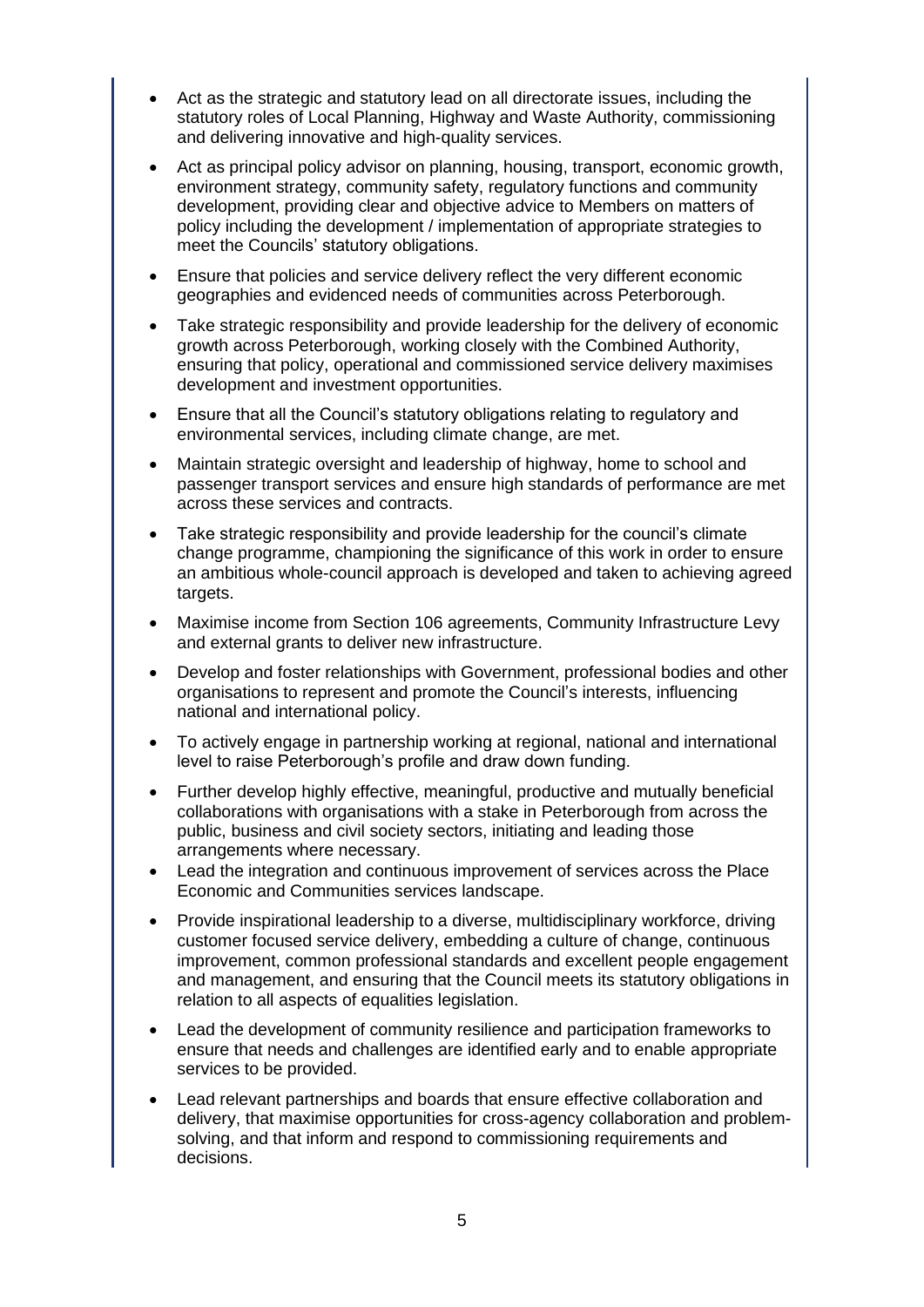- Ensure that the voice of individuals, households and communities is heard at every level within the organisation and within partnership arrangements.
- Lead on valuing diversity in our communities, promoting an inclusive society and opposing all forms of intolerance and prejudicial discrimination, whether it is intentional, institutional or unintentional.
- Actively encourage innovation and creativity across the services managed and commissioned, pushing boundaries to improve efficiency, provide value for money and achieve new ways of working.

#### **10. Areas of Responsibility:**

The post is responsible for directing a number of Service Directors and Heads of Service and will ultimately be responsible for a workforce across a range of council services as follows:

- Highways & Transport
- Planning, Growth and Environment
- Climate Change and Energy Services
- **Community Safety**
- Regulatory Services

The post holder will be responsible for:

- Commissioning and client management of a range of wholly and jointly owned commercial companies.
- Statutory role of the Council as Local Planning Authority.
- Statutory role of the Council as Local Highway Authority, including commissioning and client management.
- Statutory role of the Council as Waste Collection and Disposal Authority, including commissioning and client management
- Regulatory and environmental services including trading standards, environmental health and licensing.
- Energy management and investment in energy and climate change related projects.
- Highway and transport services including network management and maintenance and home to school transport.
- Working with the Combined Authority which is the Transport Authority and providing services where appropriate for infrastructure delivery, sustainable transport, and passenger transport.
- Community Safety services, including domestic abuse and sexual violence, ASB, CCTV and enforcement functions.
- Strategic Housing, including housing strategy and housing needs, ensuring everyone has access to a safe, warm and affordable home.
- Adult Skills and employment services
- Community Cohesion and Development
- Culture and Leisure services, including commissioning and client management.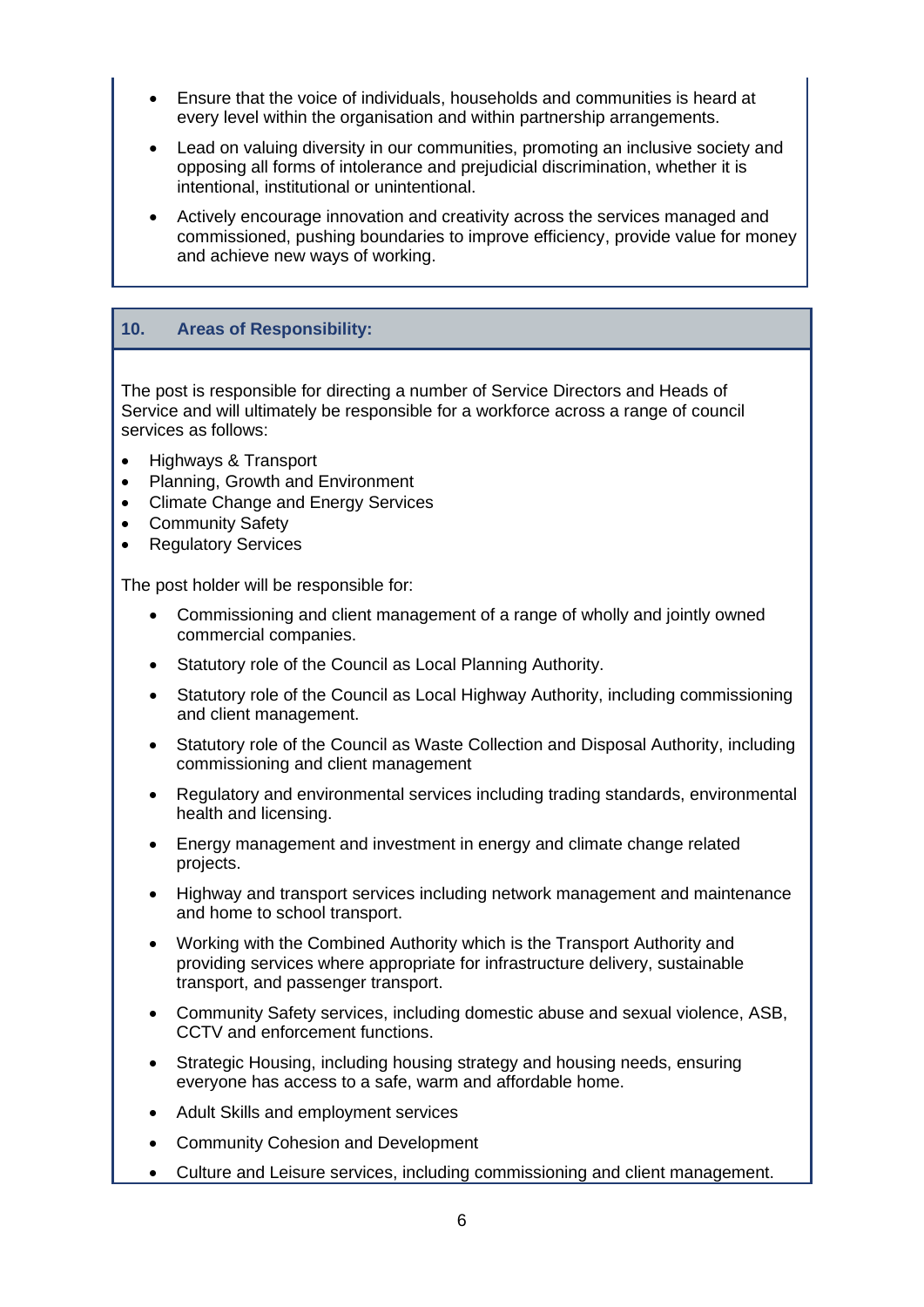• To lead the provision of shared services to partner organisations.

# **11. Key Relationships:**

# **Manager (Chief Executive)**

- 1:1 meeting monthly.
- CMT meeting fortnightly.
- Constant performance review.
- Regular e-mail, telephone and personal contact and ad hoc meetings as required.

## **Direct reports**

- 1:1 meetings monthly.
- Departmental Management Team meeting fortnightly.
- Regular e-mail, telephone and personal contact and ad hoc meetings as required.

# **Other contacts**

- Regular contact with staff across the directorate and commissioned services.
- Extensive involvement and representation in communities and cross-sector partnerships.
- Regular meetings with service providers to provide strategic management and direction, and performance management.
- Regular meetings with developers and investors, elected representatives, community groups, interest groups etc.
- Regular correspondence and engagement with Members of Parliament.
- Regular presentations to a variety of groups and organisations.
- Regional national and international professional partnerships.
- Regular contact with elected representatives, informally, and formally.

# **12. Decision Making Authority:**

## **This post:**

- Takes all strategic and operational decisions relating to the business and statutory framework of the division without reference to the Chief Executive, who is kept informed of high-profile matters on a need to know basis.
- Informs and/or consult the Chief Executive about all politically sensitive and complex matters relating to the business of the division.
- Takes responsibility for the development of strategic business and financial plan for the directorate in the contest of a collaborative corporate and departmental planning framework.
- Takes responsibility for the financial decisions within the overall budget directorate and corporate standing orders and financial regulations.
- Makes recommendations to the Chief Executive in relation to strategic policy and planning of the division, defining priorities, and developing plans in response to those priorities.
- Contributes to the **strategic** development of the department as a member of the senior management team.
- Extensive and significant decision-making authority at an operational, strategic and financial level - most aspects of the role are autonomous (within statutory and policy constraints).
- Wide ranging delegations set out within the Constitution, and the ability to make decisions within the Chief Executive's delegations, in their absence.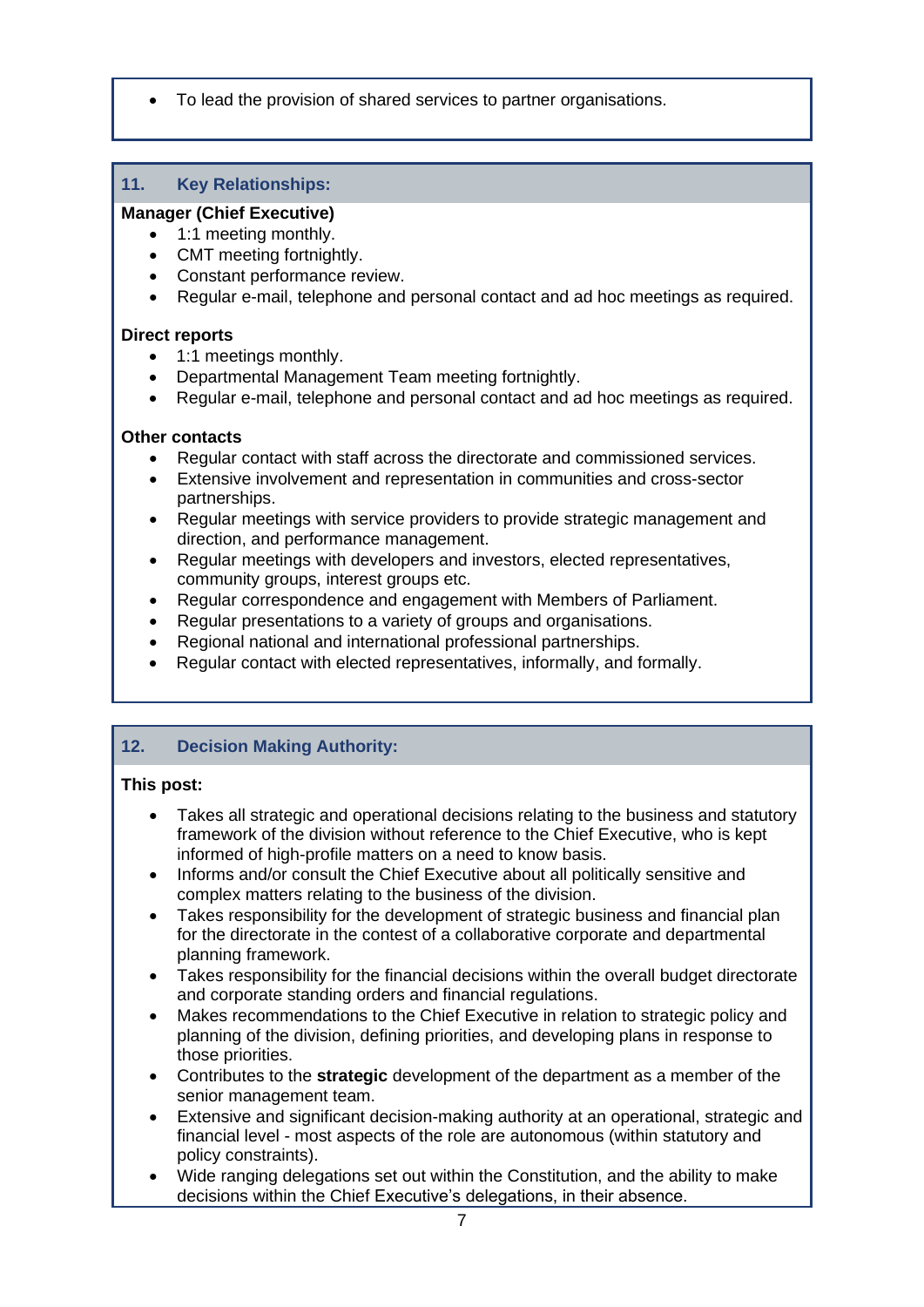# **13. Person Specification**

#### **Essential qualification**

- Qualified to degree level or equivalent by experience.
- Evidence of continuous professional and leadership skill development.

#### **Desirable qualification**

- A relevant Postgraduate Level qualification or equivalent and/or relevant compensating experience at a senior leadership level.
- Higher degree and / or professional Qualification relevant to the requirements of the role.

#### **Knowledge / Experience**

Significant and successful experience of:

- Working at a strategic level within a large and complex organisation with comparable scope, responsibilities, budget, and resources.
- Providing balanced strategic advice and guidance in a political setting.
- Leading the delivery of public services with competing priorities and demands often outside of the Council's direct control.
- Operating within a multi-agency delivery model with multiple partners and stakeholders.
- Leading transformational change and creating innovative service models, particularly in response to the demands of an organisation that is undergoing a radical transformation and modernisation.
- Delivering complex projects that have a high degree of external facing challenge and ensuring delivery on time and within budget and outcomes.
- Leading and contributing to strategic decision making, resource allocation and to policy formulation and delivery, adopting a problem-solving culture.
- Delivering creative and innovative solutions to improve the use of resources and achieve value for money across an organisation.
- Establishing a strong performance culture including effective performance measures, evaluation of service quality and the improvement of service delivery to achieve the Council's objectives
- Leading, managing and developing employees to sustain high levels of service delivery, recognising and developing talent.
- Developing and nurturing positive and constructive working relationships with a wide range of customers, stakeholders and partners, maintaining a positive personal and organisational profile.
- Significant experience of the preparation, management and control of budgets for a large, complex organisation, ensuring prioritising and targeting of resources to achieve maximum value for money and income generation.

## **Role specific:**

• Thorough understanding of the role of communities in local democracy, and of the tools and powers available to provide the right opportunities for communities to actively participate in society.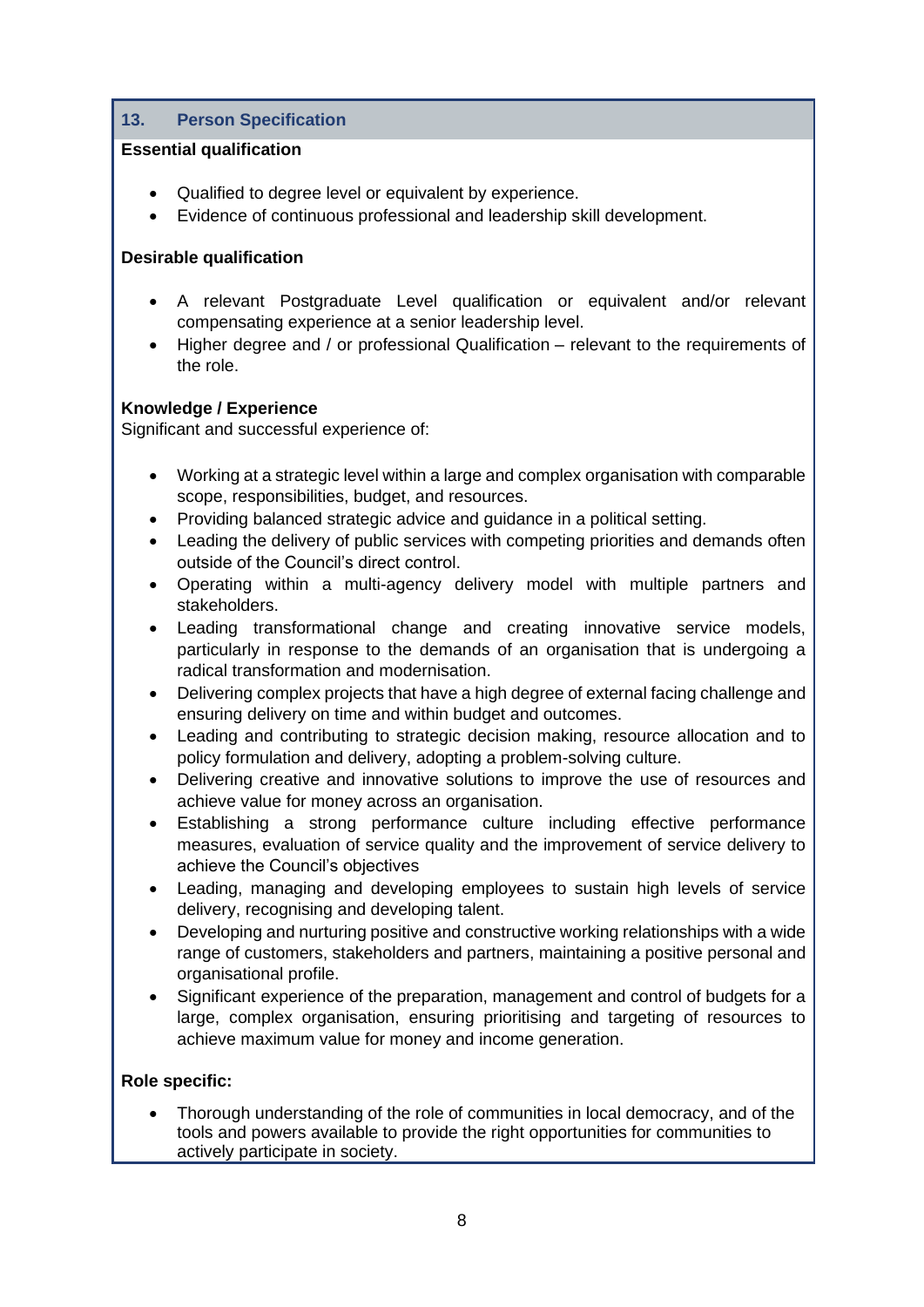- Good knowledge of best practice methodologies, local, regional and national policy developments and stakeholder knowledge to enable effective collaboration and commissioning arrangements.
- Strong appreciation of the varying needs of a diverse community.
- Strong understanding of social policy and the impacts of social exclusion in society.
- Evidence of successfully working in a strategic management role across a number of disciplines, in a complex stakeholder environment (either in local government or other large and complex organisations).
- Experience of successfully managing large, multi-faceted proposals and projects within a complex, political, multi discipline, multi-cultural environment.
- Evidence of ability to win and retain new clients and a track record in successfully securing consensus through negotiation.
- Practical experience of leading services in at least four of the following areas is desirable:
	- o customer-facing service operations
	- o service improvement programmes
	- o planning
	- o transport
	- o property
	- o environmental and regulatory services
	- o community safety
	- o housing
	- o adult skills
- Extensive experience of working with diverse communities with complex and differing needs, and of developing and delivering solutions that improve their social and economic mobility.
- Proven experience of influencing regional and national policy, including funding allocations, to benefit local priorities.
- Evidence of successful partnership development or delivery through partnerships including an ability to work with local partners to develop joint strategies for implementing government requirements and local service.

## **Skills**

Ability to demonstrate:

- A comprehensive understanding of the current issues and challenges facing local government as well as the statutory framework governing the sector.
- Skills in understanding and responding to different perspectives and taking a crossorganisational approach, gained by working in a political or similarly challenging environment.
- Proven business acumen and an entrepreneurial mindset to lead the strategic delivery of services and maintain a focus on obtaining best value for money at all times balanced, against the difficult and sensitive challenges faced.
- Ability to lead, develop and sustain effective team, partnership and multi-agency working through strong effective advocacy, influencing and negotiating skills.
- Skills to provide creative solutions to complex problems together with high level analytical, presentational and communication skills.
- Ability to establish and sustain positive relationships that generate confidence, ability and trust.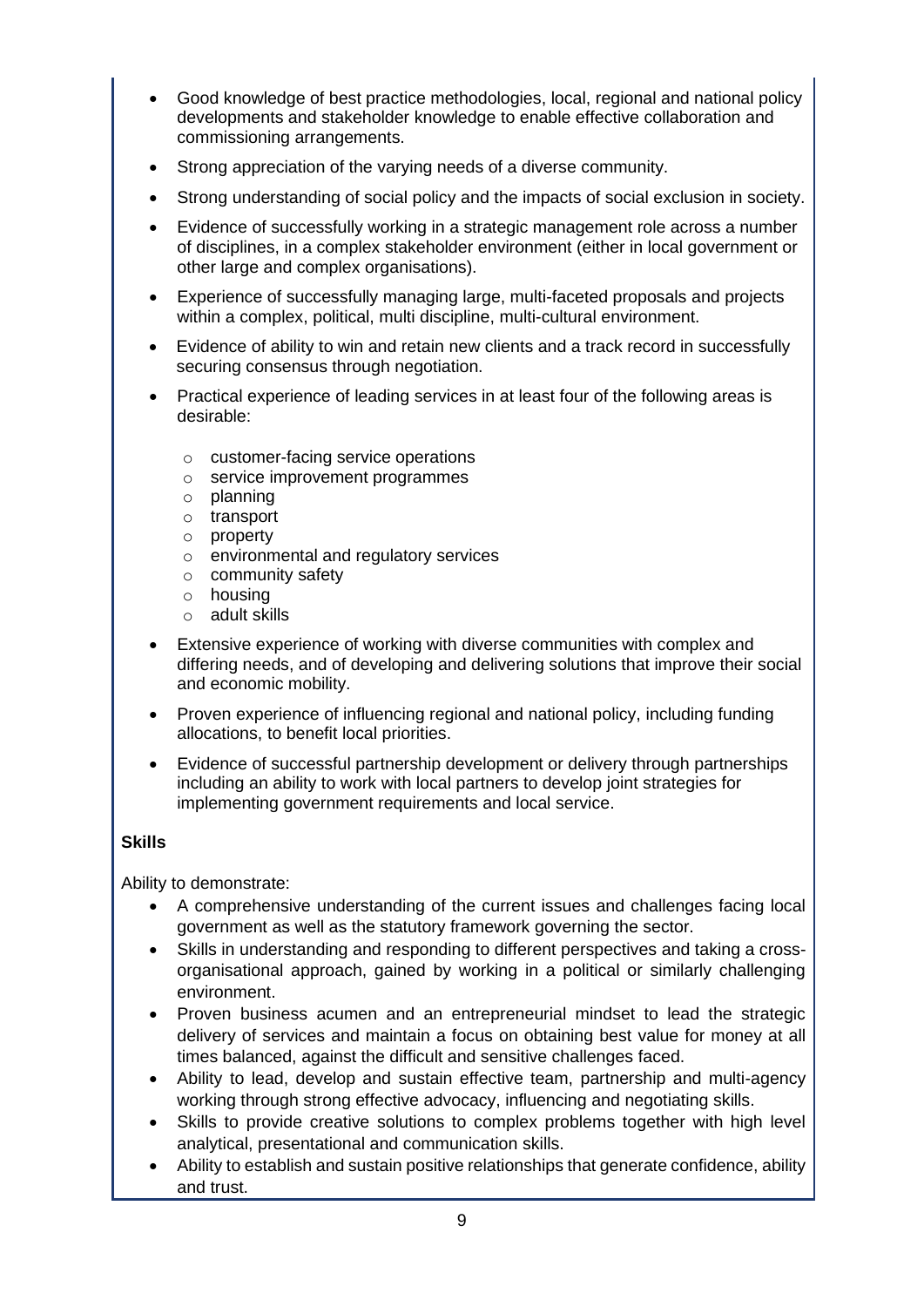- Highly developed influencing and negotiation skills to operate at a strategic professional and political level, locally and nationally.
- Understanding of the barriers to organisational and cultural change and the commitment to being a catalyst for change.
- Evidence of policy judgement, political awareness and astuteness.
- Ability to advise members on key options, determine priorities and to communicate a clearly recommended way forward.

## **Personal Effectiveness**

Ability to demonstrate:

- A clear and strong personal commitment to equality, diversity and inclusion and a track record of developing inclusive services and leading by example.
- Evidence of leading people and services to recognise, respect and value individual needs to achieve a culture of inclusivity.
- Evidence of operating effectively and openly within the democratic process with the political acumen and skills to develop productive working relationships with Councillors that command respect, trust and confidence.
- Personal and professional credibility which commands the confidence of elected members, senior managers, staff, external partners and external stakeholders.
- Leadership by example with a style that empowers others and is open to question and challenge as well as a commitment to continuous self-improvement.
- A commitment to and evidence of successful strategies in managing personal resilience and wellbeing at a leadership level and promoting positive leadership practice, role modelling these behaviours for others.
- Evidence of planning for the future delivery of services, including effective workforce planning for future challenges.

# **14. Additional Information:**

## **Political Restriction**

This post is politically restricted under the Local Government and Housing Act 1989, as amended by the Local Democracy, Economic Development and Construction Act 2009 and the post holder may not have any active political role either in or outside work.

## **Context of Role:**

**Operating** 

- The role is about the strategic leadership, commissioning and management of a wide range of services and diverse partnerships.
- The post holder will need to promote, develop, lead and manage effective partnership working and strategic alliances with internal and external stakeholders including authorities, partner organisations and other agencies in order to achieve continuous improvement in the provision of services and input into policy developments.

## **Environment**

- The role regularly interacts with partners, commercial providers, businesses, developers and investors, district, town and parish councils, community groups, interest groups, and strategic leaders across the public and voluntary sectors, locally, nationally and internationally.
- The post holder will need to operate in a political environment with a number of political groups across the Council, being aware of and taking into account political considerations when giving advice yet remaining politically neutral at all times.